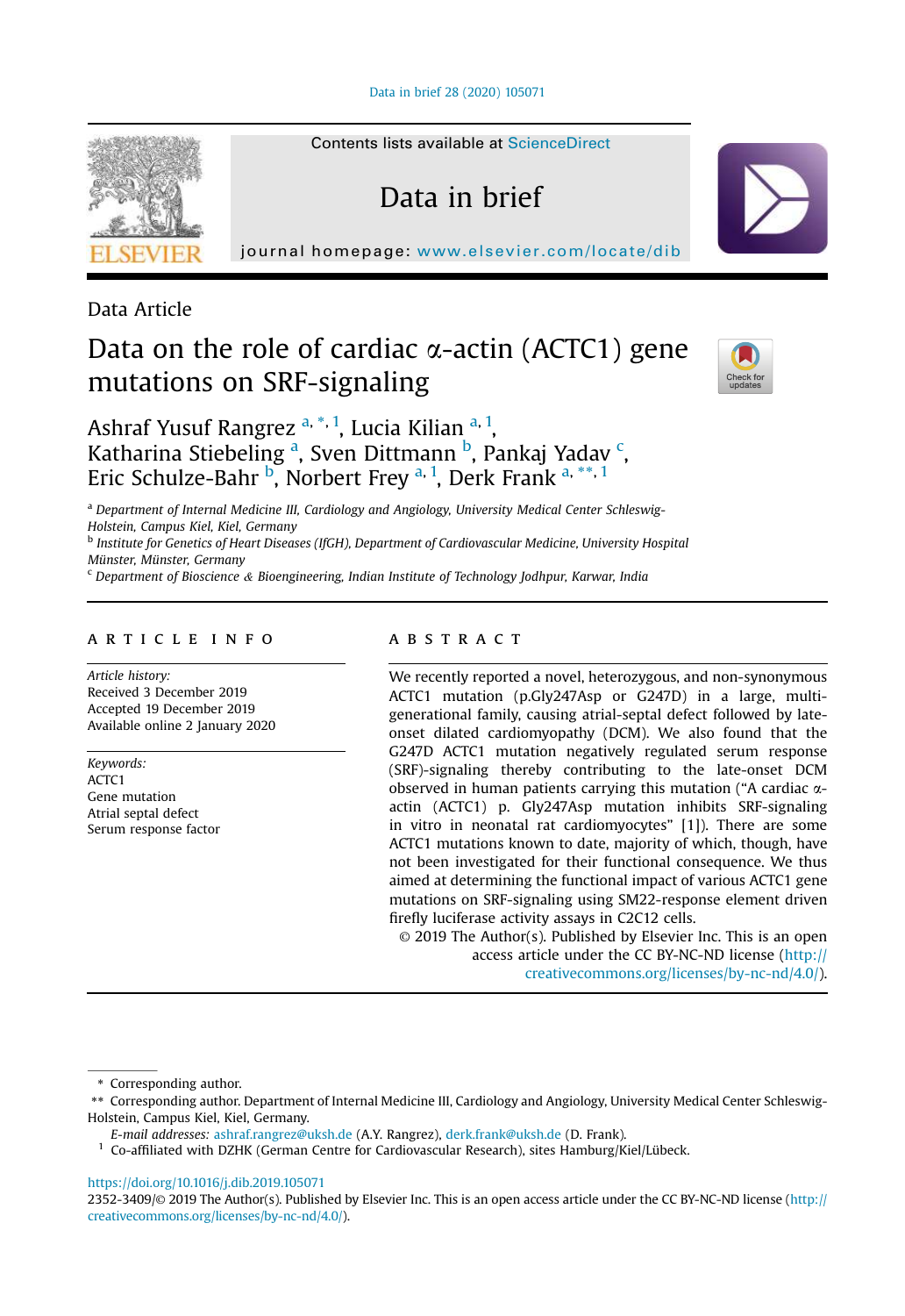Specifications Table

| Subject                  | Cardiology and Cardiovascular Medicine                                                                                |  |  |  |
|--------------------------|-----------------------------------------------------------------------------------------------------------------------|--|--|--|
| Specific subject area    | Molecular cardiology (molecular mechanisms of dilated cardiomyopathy)                                                 |  |  |  |
| Type of data             | Table                                                                                                                 |  |  |  |
|                          | Graph                                                                                                                 |  |  |  |
|                          | Figure                                                                                                                |  |  |  |
| How data were acquired   | Chemiluminescence was measured photometrically on an Infinite M200 PRO system (Tecan).                                |  |  |  |
| Data format              | Analysed                                                                                                              |  |  |  |
|                          | Parameters for data collection ACTC1 gene mutations mentioned in Table 1 were inducted by site directed mutagenesis   |  |  |  |
|                          | and used to perform the luciferase activity. Data from all the mutant genes is compared                               |  |  |  |
|                          | with the wild-type ACTC1 to determine the functional impact of respective mutations.                                  |  |  |  |
|                          | Description of data collection C2C12 cells were transfected with either wild-type or one of the mutant ACTC1 together |  |  |  |
|                          | with Renilla-luciferase and Firefly-luciferase. Media was changed post 6 h transfections                              |  |  |  |
|                          | and cells were further incubated for 48 h. Cells were then washed twice with PBS, lysed                               |  |  |  |
|                          | with the active lysis buffer and the assay was performed using dual luciferase reporter                               |  |  |  |
|                          | assay kit (Promega), according to the manufacturer's instructions. Bioluminescence was                                |  |  |  |
|                          | measured photometrically on an Infinite M200 PRO system (Tecan). All the experiments                                  |  |  |  |
|                          | were performed in hexaplicate and repeated two times.                                                                 |  |  |  |
| Data source location     | Institution: University Medical Centre Kiel                                                                           |  |  |  |
|                          | City/Town/Region: Kiel                                                                                                |  |  |  |
|                          | Country: Germany                                                                                                      |  |  |  |
| Data accessibility       | With the article                                                                                                      |  |  |  |
| Related research article | Rangrez et al., A cardiac $\alpha$ -actin (ACTC1) p. Gly247Asp mutation inhibits SRF-signaling                        |  |  |  |
|                          | in vitro in neonatal rat cardiomyocytes. Biochem Biophys Res Commun.                                                  |  |  |  |
|                          | https://doi.org/10.1016/j.bbrc.2019.08.081.                                                                           |  |  |  |

## Value of the Data

Present data is a preliminary evidence of the differential functional impact ACTC1 genetic mutations on SRF-signaling

- These data provide a basis molecular cardiologists working on ACTC1 for further evaluation of these ACTC1 mutations for genotype-phenotype correlations
- Functional differences obtained here highlight the fact that different localizations of known or yet to be identified ACTC1 mutations affect the tertiary structure thereby affecting protein-protein interactions, which needs to be experimentally validated.

## 1. Data description

Cardiac  $\alpha$ -actin is a fundamental structural protein necessary for the maintenance of myofibrillar integrity of the heart by forming thin filaments with tropomyosin and three troponins (C, I, and T). Several isolated ACTC1 mutations have been reported till date (Fig. 1) causing atrial-septal-defect, dilated and hypertrophic cardiomyopathy (Table 1). Majority of these ACTC1 mutants though have not been investigated for their functional consequence. Based on our findings from G247D mutation on SRF-signaling [1], we aimed here at deciphering the functional impact of ACTC1 genetic mutations



Fig. 1. Known human ACTC1 gene mutations are depicted pictorially. Mutations are described as the nuclic acid change in the coding DNA and the resulting amino acid change in the protein in brackets. ATG = start codon, c = coding DNA,  $p =$  protein, TAA = stop  $codon$ , UTR  $=$  untranslated region.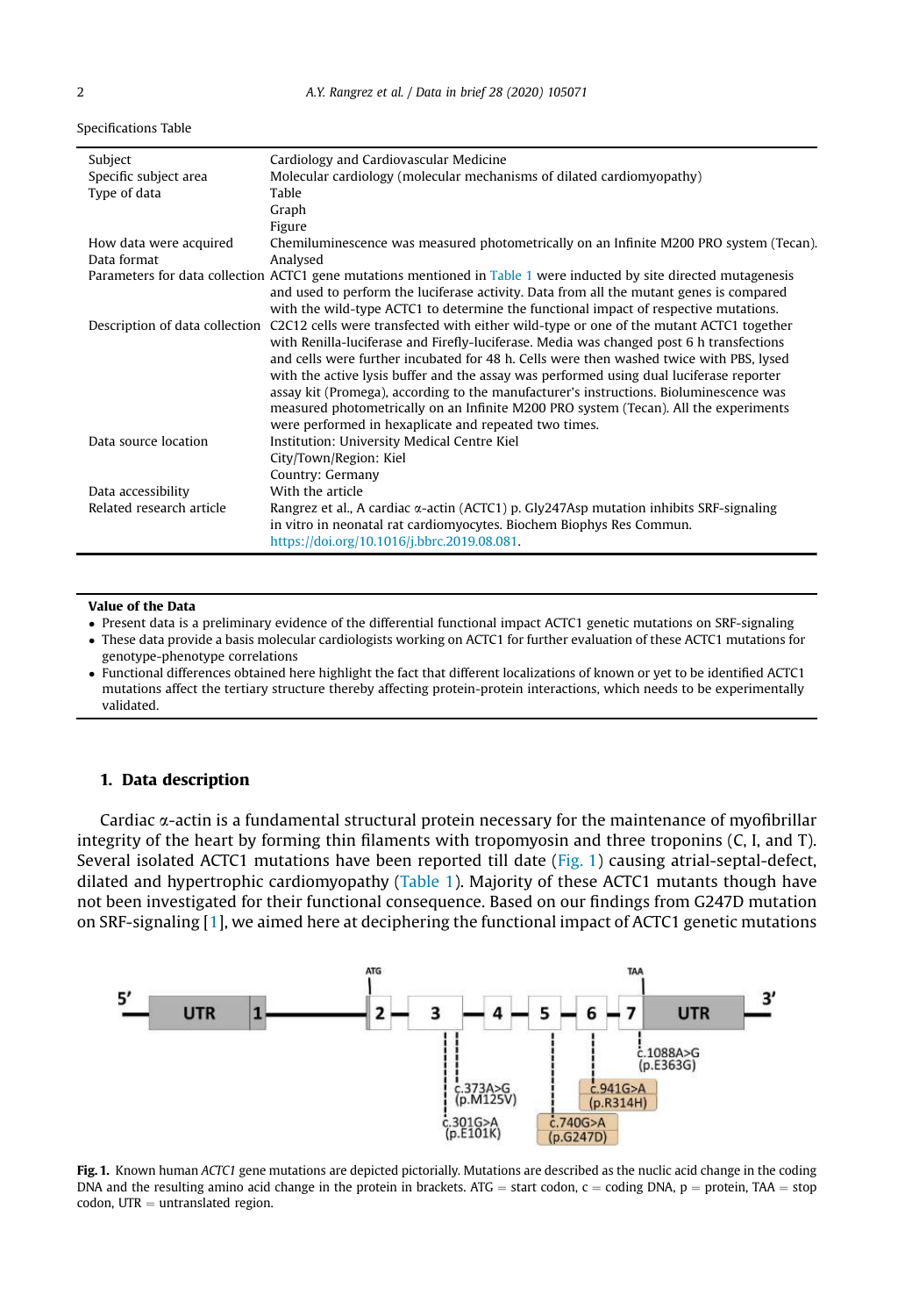## Table 1

Location and associated cardiac phenotypes of human ACTC1 gene mutations. Listed are the description of the mutation on DNA and protein level as descripted in this article (and corresponding description according to the reference sequence from the NCBI database), the exon and the protein domain in which the mutation is located and reported cardiac phenotypes. ASD  $=$  atrial septal defect, ASD II = ostium secundum atrial septal defect, HCM = hypertrophic cardiomyopathy, LVNCC = left ventricular non compaction cardiomyopathy,  $MR =$  mitral regurgitation,  $RCM =$  restrictive cardiomyopathy.

| coding DNA:<br>nucleotide<br>acid change<br>$(NM_005159.5)$ | exon | protein:<br>amino acid<br>change<br>$(NP_001091.1)$ | protein domain                              | clinical cardiac phenotype                     | references                                                                   |
|-------------------------------------------------------------|------|-----------------------------------------------------|---------------------------------------------|------------------------------------------------|------------------------------------------------------------------------------|
| c.301G > A                                                  | 3    | p.E99K<br>(p.Glu101Lvs)                             | subdomain 1                                 | ASD, LVNCC, apical<br>HCM, RCM, MR             | Olson et al. 2000 [2].<br>Arad et al. 2005 [3],<br>Monserrat et al. 2007 [4] |
| c.373A > G                                                  | 3    | p.M123V<br>(p.Met125Val)                            | subdomain 1.<br>hydrophobic core            | ASD-II                                         | Matsson et al. 2008 [5]                                                      |
| c.740G > A                                                  | 5    | p.G245D<br>(p.Gly247Asp)                            | subdomain 3                                 | ASD-II, atrial arrhythmias.<br>late onset DCM. | Frank et al. 2019 [6].<br>Rangrez et al. 2019 [1]                            |
| c.941G > A                                                  | 6    | p.R312H<br>(p, Arg314His)                           | subdomain 3.<br>tropomyosin<br>binding site | <b>DCM</b>                                     | Olson et al.1998 [7]                                                         |
| $c.1088A\Im G$                                              | 7    | p.E361G<br>(p.Glu363Gly)                            | subdomain 3.<br>Actinin binding site        | <b>DCM</b>                                     | Olson et al.1998 [7]                                                         |



Fig. 2. Relative luciferase activity in C2C12 cells deduced from SM22 reporter-driven firefly luciferase for the human wild-type and ACTC1-mutant proteins. ( $n = 6$ /group).

on SRF-signaling using SM22-response element driven Firefly luciferase activity assay in C2C12 cells. The data is shown in Fig. 2 and the respective raw and analysed data is provided in a separate excel file.